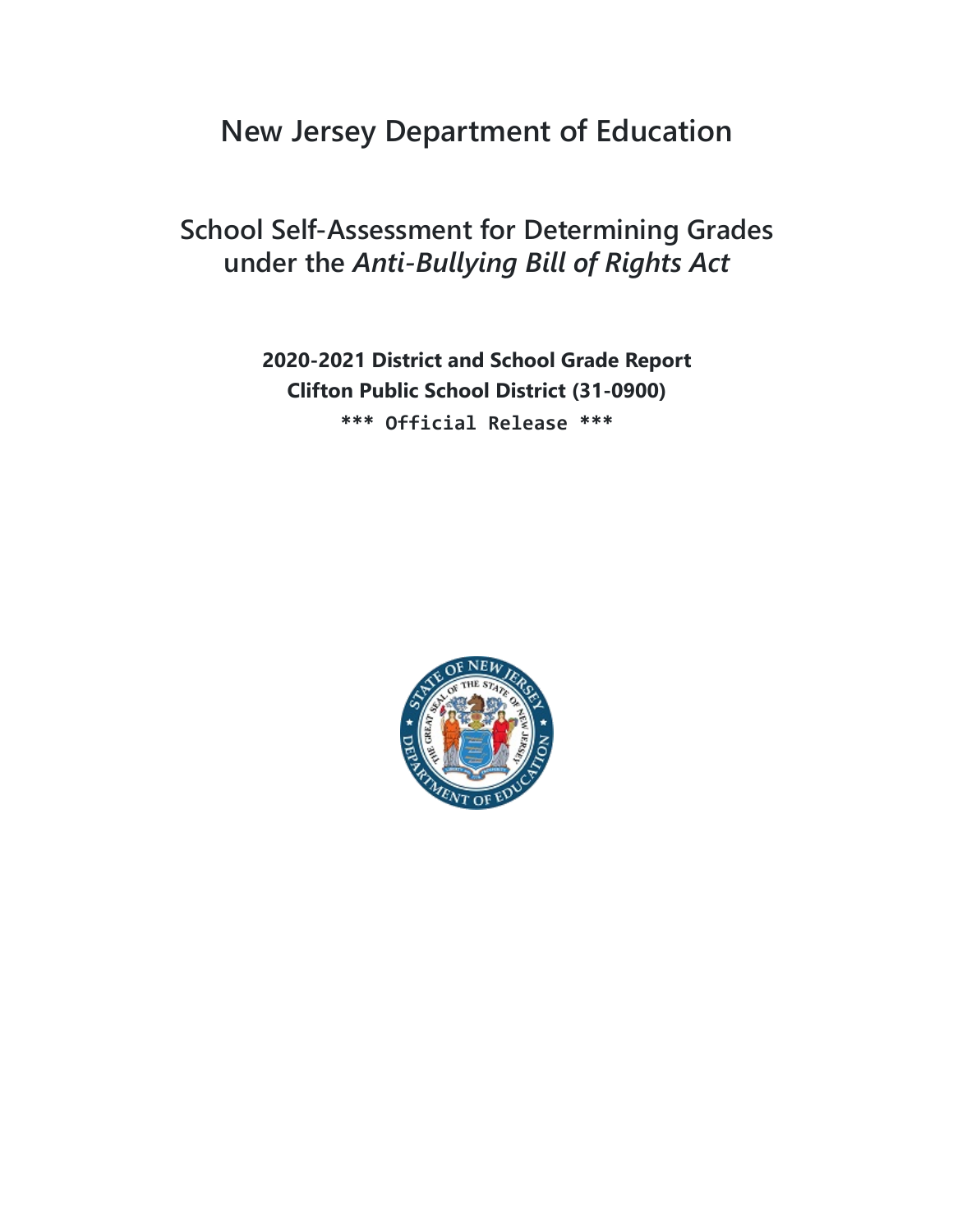## **District and School Grade Report**

#### **2020-2021**

**\*\*\* Official Release \*\*\***

**\*\*\* Official Release \*\*\***

**District Grade: 75**

| <b>HIB</b><br>Programs,<br><b>Approaches</b><br>or Other<br><b>Initiatives</b><br>$(MAX=15)$ | <b>Training on</b><br>the<br><b>BOE-Approved</b><br><b>HIB Policy</b><br>$(MAX=9)$ | <b>Other</b><br><b>Staff</b><br><b>Instruction</b><br>and<br><b>Training</b><br><b>Programs</b><br>$(MAX=15)$ | <b>Curriculum</b><br>and<br><b>Instruction</b><br>on HIB and<br><b>Related</b><br><b>Information</b><br>and Skills<br>$(MAX=6)$ | <b>HIB</b><br><b>Personnel</b><br>$(MAX=9)$ | <b>School-Level</b><br><b>HIB Incident</b><br><b>Reporting</b><br><b>Procedure</b><br>$(MAX=6)$ | <b>HIB</b><br>Investigation<br><b>Procedure</b><br>$(MAX=12)$ | <b>HIB</b><br><b>Reporting</b><br>$(MAX=6)$ | <b>School</b><br>Grade<br>$(MAX=78)$ |  |  |
|----------------------------------------------------------------------------------------------|------------------------------------------------------------------------------------|---------------------------------------------------------------------------------------------------------------|---------------------------------------------------------------------------------------------------------------------------------|---------------------------------------------|-------------------------------------------------------------------------------------------------|---------------------------------------------------------------|---------------------------------------------|--------------------------------------|--|--|
| <b>Clifton High School (030)</b>                                                             |                                                                                    |                                                                                                               |                                                                                                                                 |                                             |                                                                                                 |                                                               |                                             |                                      |  |  |
| 14                                                                                           | 8                                                                                  | 13                                                                                                            | 5                                                                                                                               | $\mathsf 9$                                 | $6\,$                                                                                           | 12                                                            | $6\,$                                       | 73                                   |  |  |
| <b>Christopher Columbus Middle School (035)</b>                                              |                                                                                    |                                                                                                               |                                                                                                                                 |                                             |                                                                                                 |                                                               |                                             |                                      |  |  |
| 14                                                                                           | 8                                                                                  | 15                                                                                                            | 5                                                                                                                               | $\mathsf 9$                                 | $6\,$                                                                                           | 12                                                            | $6\,$                                       | 75                                   |  |  |
| <b>Woodrow Wilson Middle School (070)</b>                                                    |                                                                                    |                                                                                                               |                                                                                                                                 |                                             |                                                                                                 |                                                               |                                             |                                      |  |  |
| 13                                                                                           | 9                                                                                  | 13                                                                                                            | 6                                                                                                                               | $\overline{9}$                              | 6                                                                                               | 12                                                            | 6                                           | 74                                   |  |  |
| School #1 (080)                                                                              |                                                                                    |                                                                                                               |                                                                                                                                 |                                             |                                                                                                 |                                                               |                                             |                                      |  |  |
| 15                                                                                           | 9                                                                                  | 15                                                                                                            | 6                                                                                                                               | 8                                           | 6                                                                                               | 12                                                            | 6                                           | 77                                   |  |  |
| School #2 (090)                                                                              |                                                                                    |                                                                                                               |                                                                                                                                 |                                             |                                                                                                 |                                                               |                                             |                                      |  |  |
| 14                                                                                           | 9                                                                                  | 13                                                                                                            | 6                                                                                                                               | $\overline{9}$                              | 6                                                                                               | 12                                                            | 6                                           | 75                                   |  |  |
| School #3 (100)                                                                              |                                                                                    |                                                                                                               |                                                                                                                                 |                                             |                                                                                                 |                                                               |                                             |                                      |  |  |
| 15                                                                                           | 9                                                                                  | 15                                                                                                            | 6                                                                                                                               | 8                                           | $6\,$                                                                                           | 12                                                            | 6                                           | 77                                   |  |  |
| School #4 (110)                                                                              |                                                                                    |                                                                                                               |                                                                                                                                 |                                             |                                                                                                 |                                                               |                                             |                                      |  |  |
| 13                                                                                           | 9                                                                                  | 14                                                                                                            | 6                                                                                                                               | $\,8\,$                                     | 6                                                                                               | 12                                                            | 6                                           | 74                                   |  |  |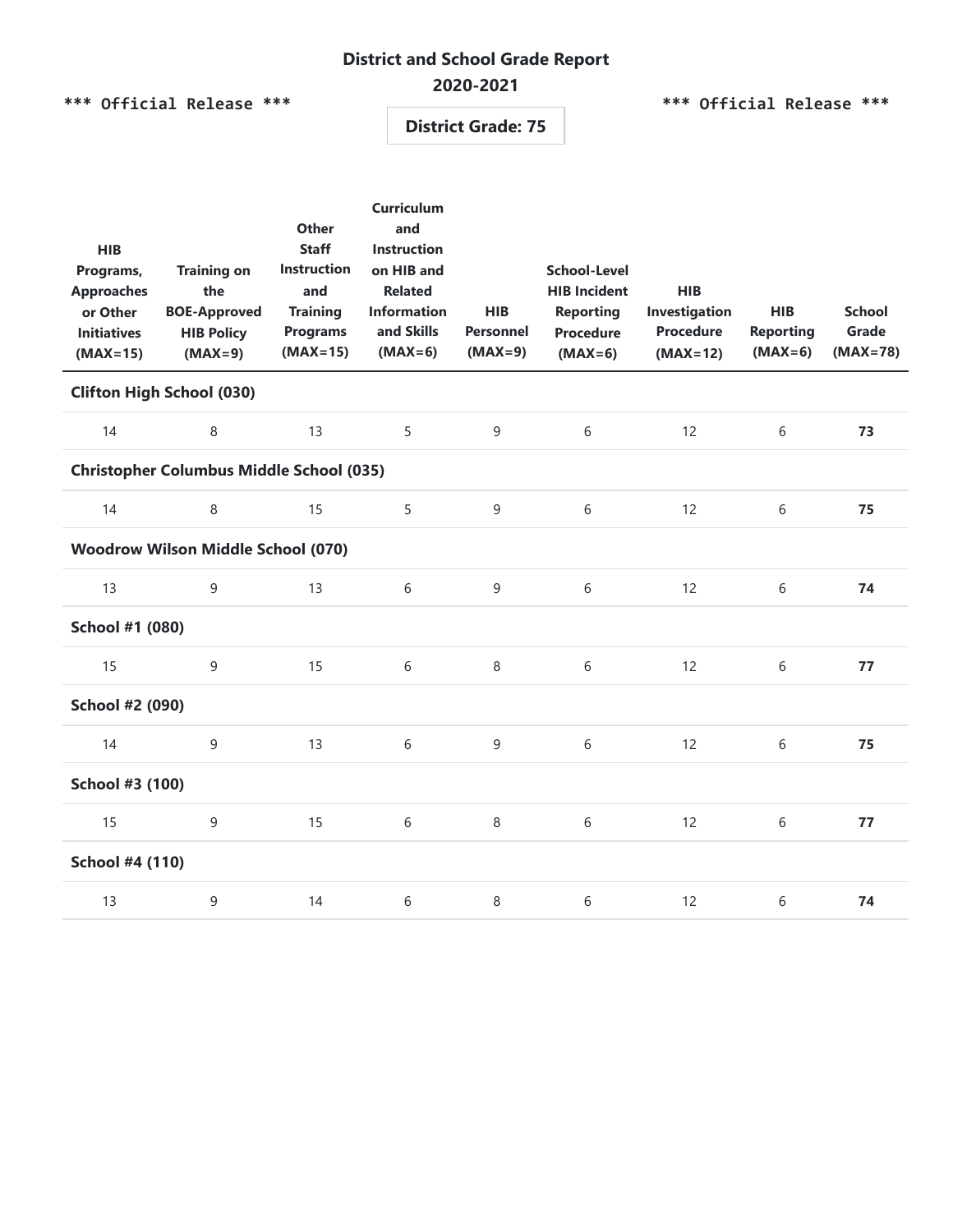## **District and School Grade Report**

#### **2020-2021**

**\*\*\* Official Release \*\*\***

**\*\*\* Official Release \*\*\***

**District Grade: 75**

| <b>HIB</b><br>Programs,<br><b>Approaches</b><br>or Other<br><b>Initiatives</b><br>$(MAX=15)$ | <b>Training on</b><br>the<br><b>BOE-Approved</b><br><b>HIB Policy</b><br>$(MAX=9)$ | Other<br><b>Staff</b><br><b>Instruction</b><br>and<br><b>Training</b><br><b>Programs</b><br>$(MAX=15)$ | <b>Curriculum</b><br>and<br><b>Instruction</b><br>on HIB and<br><b>Related</b><br><b>Information</b><br>and Skills<br>$(MAX=6)$ | <b>HIB</b><br><b>Personnel</b><br>$(MAX=9)$ | <b>School-Level</b><br><b>HIB Incident</b><br><b>Reporting</b><br><b>Procedure</b><br>$(MAX=6)$ | <b>HIB</b><br>Investigation<br><b>Procedure</b><br>$(MAX=12)$ | <b>HIB</b><br><b>Reporting</b><br>$(MAX=6)$ | <b>School</b><br>Grade<br>$(MAX=78)$ |  |  |
|----------------------------------------------------------------------------------------------|------------------------------------------------------------------------------------|--------------------------------------------------------------------------------------------------------|---------------------------------------------------------------------------------------------------------------------------------|---------------------------------------------|-------------------------------------------------------------------------------------------------|---------------------------------------------------------------|---------------------------------------------|--------------------------------------|--|--|
| School #5 (120)                                                                              |                                                                                    |                                                                                                        |                                                                                                                                 |                                             |                                                                                                 |                                                               |                                             |                                      |  |  |
| 15                                                                                           | 9                                                                                  | 15                                                                                                     | 6                                                                                                                               | 9                                           | 6                                                                                               | 12                                                            | $6\,$                                       | 78                                   |  |  |
| School #8 (140)                                                                              |                                                                                    |                                                                                                        |                                                                                                                                 |                                             |                                                                                                 |                                                               |                                             |                                      |  |  |
| 13                                                                                           | 9                                                                                  | 15                                                                                                     | 6                                                                                                                               | $\mathsf 9$                                 | $6\,$                                                                                           | 12                                                            | $6\,$                                       | 76                                   |  |  |
| School #9 (150)                                                                              |                                                                                    |                                                                                                        |                                                                                                                                 |                                             |                                                                                                 |                                                               |                                             |                                      |  |  |
| 14                                                                                           | 8                                                                                  | 14                                                                                                     | 6                                                                                                                               | $\overline{9}$                              | $6\,$                                                                                           | 12                                                            | 6                                           | 75                                   |  |  |
| School #11 (160)                                                                             |                                                                                    |                                                                                                        |                                                                                                                                 |                                             |                                                                                                 |                                                               |                                             |                                      |  |  |
| 13                                                                                           | 8                                                                                  | 13                                                                                                     | 5                                                                                                                               | $\overline{7}$                              | $6\,$                                                                                           | 12                                                            | 6                                           | 70                                   |  |  |
| School #12 (170)                                                                             |                                                                                    |                                                                                                        |                                                                                                                                 |                                             |                                                                                                 |                                                               |                                             |                                      |  |  |
| 13                                                                                           | 9                                                                                  | 15                                                                                                     | 5                                                                                                                               | $\overline{9}$                              | $6\,$                                                                                           | 12                                                            | 6                                           | 75                                   |  |  |
| School #13 (180)                                                                             |                                                                                    |                                                                                                        |                                                                                                                                 |                                             |                                                                                                 |                                                               |                                             |                                      |  |  |
| 15                                                                                           | 9                                                                                  | 12                                                                                                     | 6                                                                                                                               | $\overline{9}$                              | $6\,$                                                                                           | 12                                                            | 6                                           | 75                                   |  |  |
| School #14 (190)                                                                             |                                                                                    |                                                                                                        |                                                                                                                                 |                                             |                                                                                                 |                                                               |                                             |                                      |  |  |
| 13                                                                                           | $\overline{7}$                                                                     | 13                                                                                                     | 6                                                                                                                               | 8                                           | 6                                                                                               | 12                                                            | 6                                           | $71$                                 |  |  |